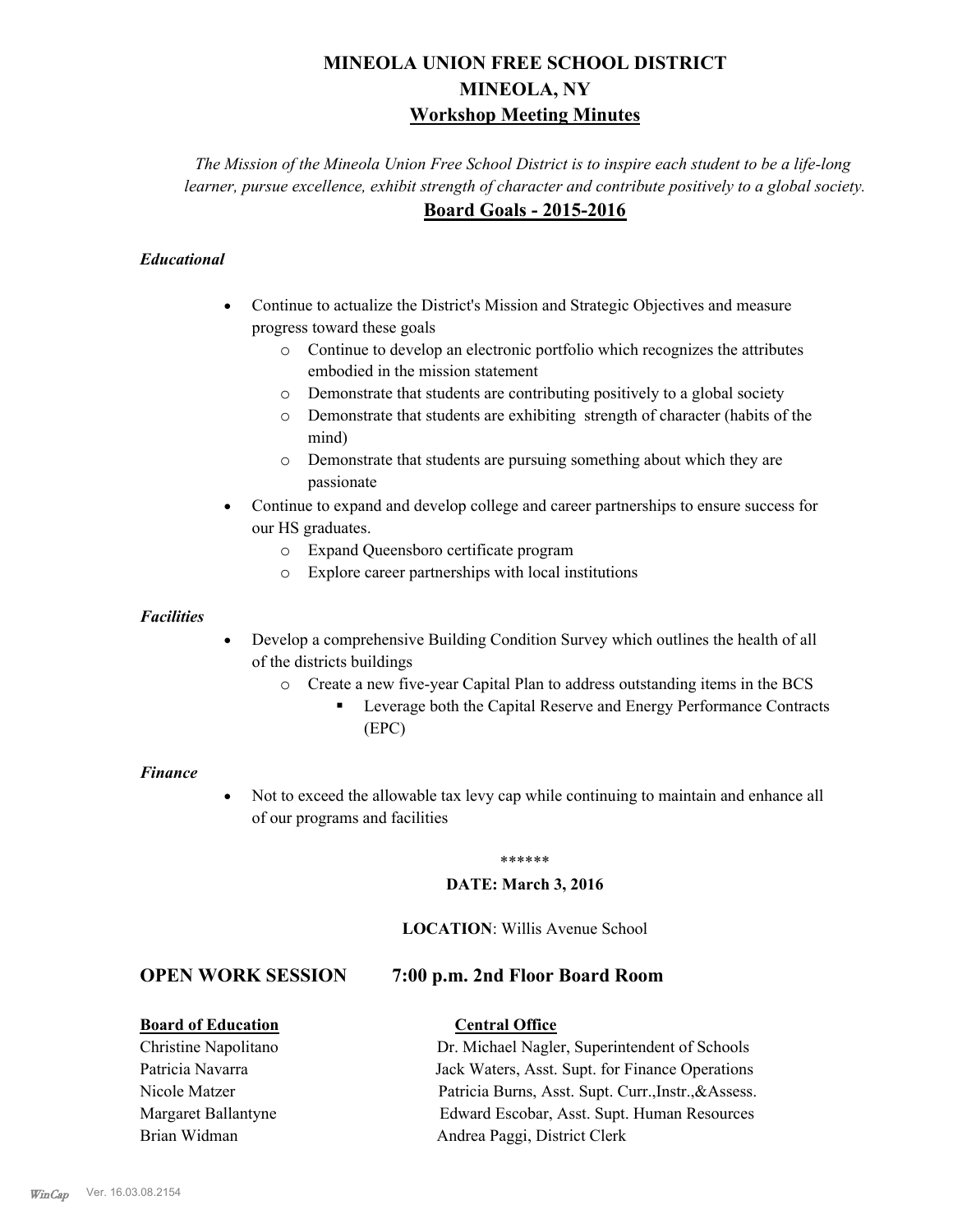# **A. Call to Order- 7:00 pm**

- **B. Pledge of Allegiance**
- **C. Reading of Mission-** Patricia Navarra
- **D. Moment of Silent Meditation**

# **E. Dais & Visitor Introductions**

Absent: Jack Waters, Asst. Superintendent for Finance and Operations

# **F. High School Student Organization Report**

There was no Student Organization report this evening.

Christine Napolitano stated that there is a special presentation this evening and she introduced Matt DeLuca to speak about the High School Spring Musical. Mr. DeLuca stated that the Spring Musical at the High School is "Pippin", which was written by a Mineola graduate. Mr. DeLuca thanked the Board for all of their support. The Musical will take place at the High School on Friday, 3/18 at 7:30pm and Saturday, 3/19 at 2:00pm and 7:30 pm. Tickets can be purchased on the District website. Mr. DeLuca introduced Jake Siegfried, who plays Pippin, to perform a song for the Board. After the performance, the Board thanked both Mr. DeLuca and Jake for coming this evening.

# **G. BOE Reports**

# **a. Comments from Board Trustees**

Patricia Navarra thanked Septa for the Pancake Breakfast. She looks forward to reading to the children next week during PARP.

Nicole Matzer attended the PTA meetings at the Middle School and the High School and reported that they are already starting to plan for next year. She attended Jazz and String Nights, which were both great and she congratulated the students on their performances. Ms. Matzer was unable to attend Choral Night, but was able to live stream it. She looks forward to seeing the High School Marching Band perform in the St. Patrick's Day Parade in Mineola on Sunday. Ms. Matzer also attended the Septa Pancake Breakfast.

Margaret Ballantyne attended Jazz Night which was very good and she enjoyed the faculty participation. Dr. Ballantyne was very happy with the music selections at Choral night. She attended the Septa Pancake Breakfast and the Junior FIRST Lego League Expo on Saturday. Dr. Ballantyne was very impressed with all that she saw at the FIRST Lego League Expo. Dr. Ballantyne looks forward to reading in the schools for PARP.

Brian Widman attended and enjoyed Jazz night. He also attended the Junior FIRST Lego League Expo and reported that there were 8 teams from Mineola participating. He congratulated all of the teams. On a personal note, Mr. Widman wished his mother a Happy Birthday.

# **b. Comments from Board President**

Christine Napolitano reported that she also attended many of the same events as the rest of the Board. She was very impressed with how well attended all of the events were. Ms. Napolitano found the New York theme at Choral Night to be very enjoyable. Ms. Napolitano attended the District Council meeting. She stated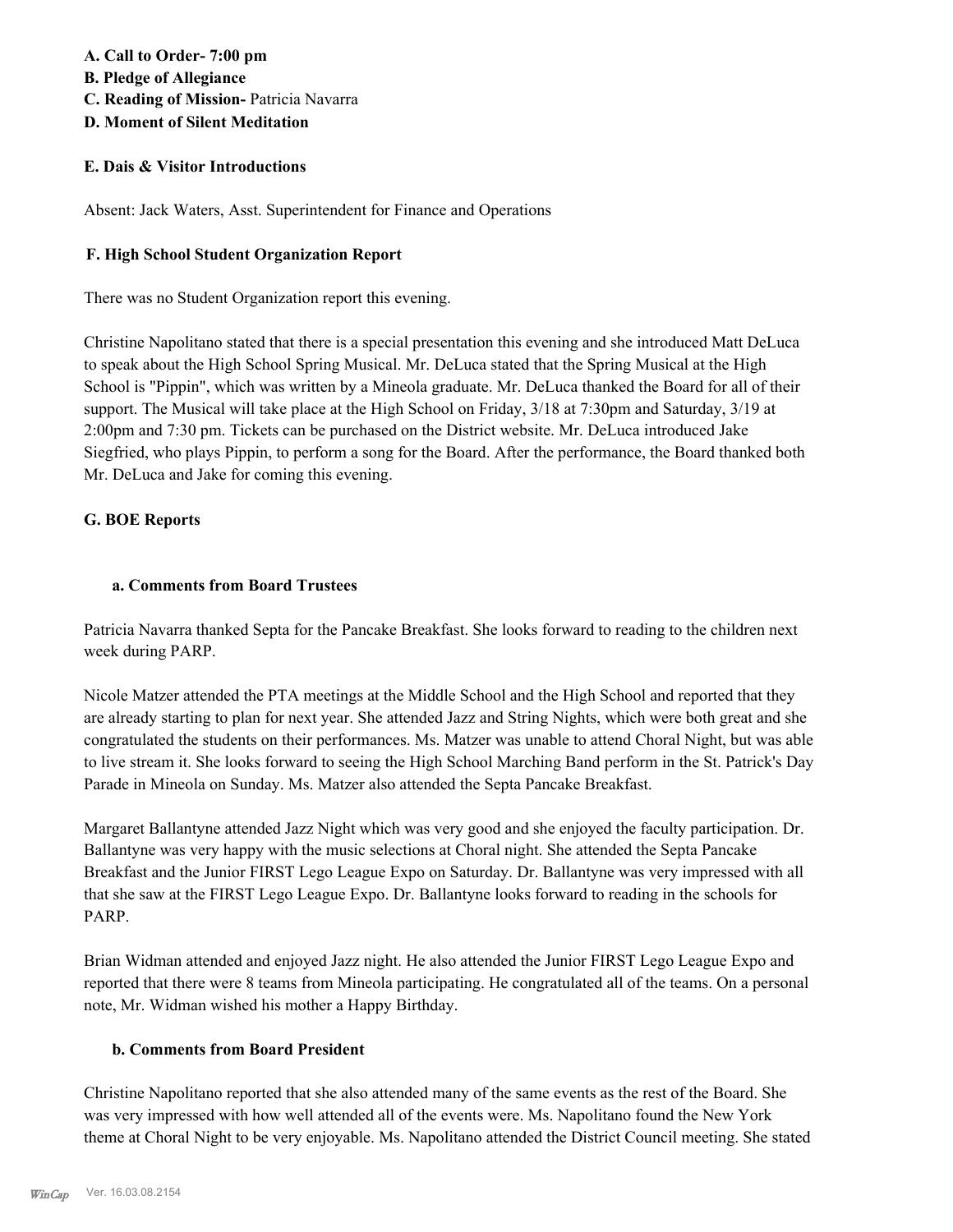that it is hard to believe it is March already and there year is almost over.

#### **c. Comments from Superintendent**

The Superintendent began by talking about the Junior Lego League and reported that last year, Mineola had two teams and this year there were eight teams. Most of the team members are fourth graders and will be moving on to the Middle School. Dr. Nagler stated that there is big demand for Lego League and additonal staff will be needed. He asked the Board permission to increase in the budget the stipend lines for faculty. The Board was in agreement and gave their permission. Dr. Nagler stated that he would like to send his thanks and congratulations to Mr. Interrante and Ms. Fusco. Dr. Nagler stated that they showed up on Friday to help set-up for the Junior Lego League and volunteered all day Saturday; in addition to having a full day on Sunday. It is their enthusiasm that is getting this all going. Dr. Nagler also reported that this is the first year that the High School, under the direction of Mr. Coy, were involved with the FIRST tech challenge. It is Dr. Nagler's hope, that with the new Fab Lab, we will get started with Robotics. He cautioned that it may take two years to get the High School ready. He stated that many people thanked the District for hosting the FIRST Lego League Expo.

Dr. Nagler stated that the High School Field project has been approved and the hope is to begin the project the second week of June. He added that on April 7th at the Board Meeting, there will be a presentation by the Architect on the various options for in-fill for the fields. Dr. Nagler hopes to award the project on April 21st at the Business meeting.

Dr. Nagler wanted to let everyone know that there is a change on the calendar. The April 19th meeting will be changed to just the BOCES Vote and the Business Meeting will take place on April 21st at 7:00 pm. The change has been made on the main calendar on the district website.

The Superintendent stated that he had been in Chicago to visit Gurnee 56, a school district in the suburbs. He described the school district as almost a carbon copy of Mineola. Dr. Nagler went on behalf of Digital Promise and he feels that he learned as much as he taught. Dr. Nagler brought back information which he will be sharing with the Board.

Dr. Nagler spent the day shadowing a student. He explained that eight other district administrators have also shadowed students. Dr. Nagler followed a fifth grader but was also able to interact with the other students in the class. He found it very interesting and learned a lot about students' likes and feelings about all that is going on in the classroom. Dr. Nagler asked Mr. Escobar to give the Board more information about "shadow a student" program. Mr. Escobar reported that two administrators will be shadowing tomorrow. He had the opportunity to shadow a sophomore at the High School. The focus of the program is to empathize with what a student goes through on a daily basis. Mr. Escobar was reminded that school is more than just academics when he shadowed the student. He was also impressed with how engaged students are within the classrooms. Dr. Nagler thanked teachers for welcoming the administrators in their classrooms. He added that it is very important to know what is going on and to understand what kids go through on a daily basis. Ms. Napolitano asked if all grades were covered by administrators. Dr. Nagler stated that all buildings were covered.

Dr. Nagler stated that the Board had inquired about the Summer Program and asked Ms. Burns to give an update. According to Ms. Burns, the programs are similar to those in the past: Summer Music and Drama, grades 3-8; FAST Athletics, Camp Invention, Instructional Wrestling, All Net Basketball Camp and Bricksology. Ms. Burns stated that the entire camp program will be posted once all of the fees are in. Dr. Nagler stated that he wanted to clarify with the Board if they were all in agreement with charging a minimal fee to the outside programs for using our facilities. The Board was in agreement and gave their approval to charge a minimal fee.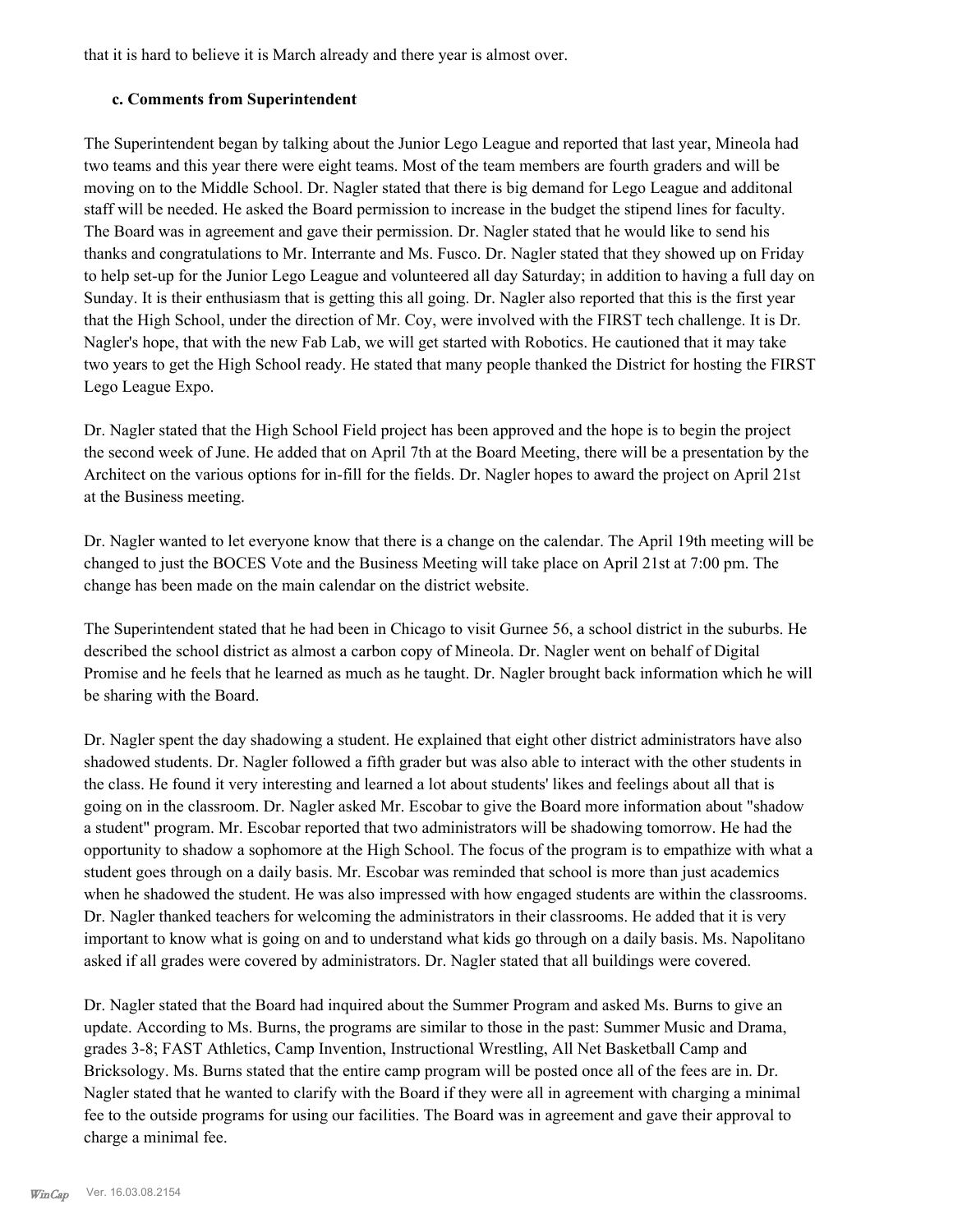The Superintendent was invited to Carle Place to meet with the Commissioner. She reminded everyone present that she has only been on the job for 8 months. The Commissioner discussed some of the things that have been done during this time, including: de-coupling of scores of students and the ratings of their teachers; untimed testing to reduce stress; eliminated a number of questions on the exam; the test this year will be the same as last year due to the new company starting next year. The Regents are reviewing and revising standards, which will not affect this year's curriculum. Dr. Nagler expects that there will still be a high rate of opt out this year. He believes that it is the parents decision to decide what is best for their child. There will be opt-out rooms and work for those students.

Dr. Nagler acknowledged the passing of one of the District lawyers, Warren Richmond and stated that he will be truly missed. Ms. Napolitano added that he was a very nice gentleman and will truly be missed.

#### **H. Old Business**

There was no old business this evening.

#### **I. New Business**

## **Policy- First Reading of Regulation # 8450 R- Homebound Instruction**

**RESOLUTION # 58 - BE IT RESOLVED** that the Board of Education of the Mineola UFSD waives the first formal reading of Regulation # 8450 (Homebound Instruction) due to its availability on the information table.

**Motion:** Margaret Ballantyne **Second:** Nicole Matzer

Discussion: The Superintendent stated that not all policies require regulations; but this Policy #8450 Homebound Instruction needs a set of rules to accompany it.

Yes: Brian Widman **No:** None Margaret Ballantyne Nicole Matzer Patricia Navarra Christine Napolitano

**Passed:** Yes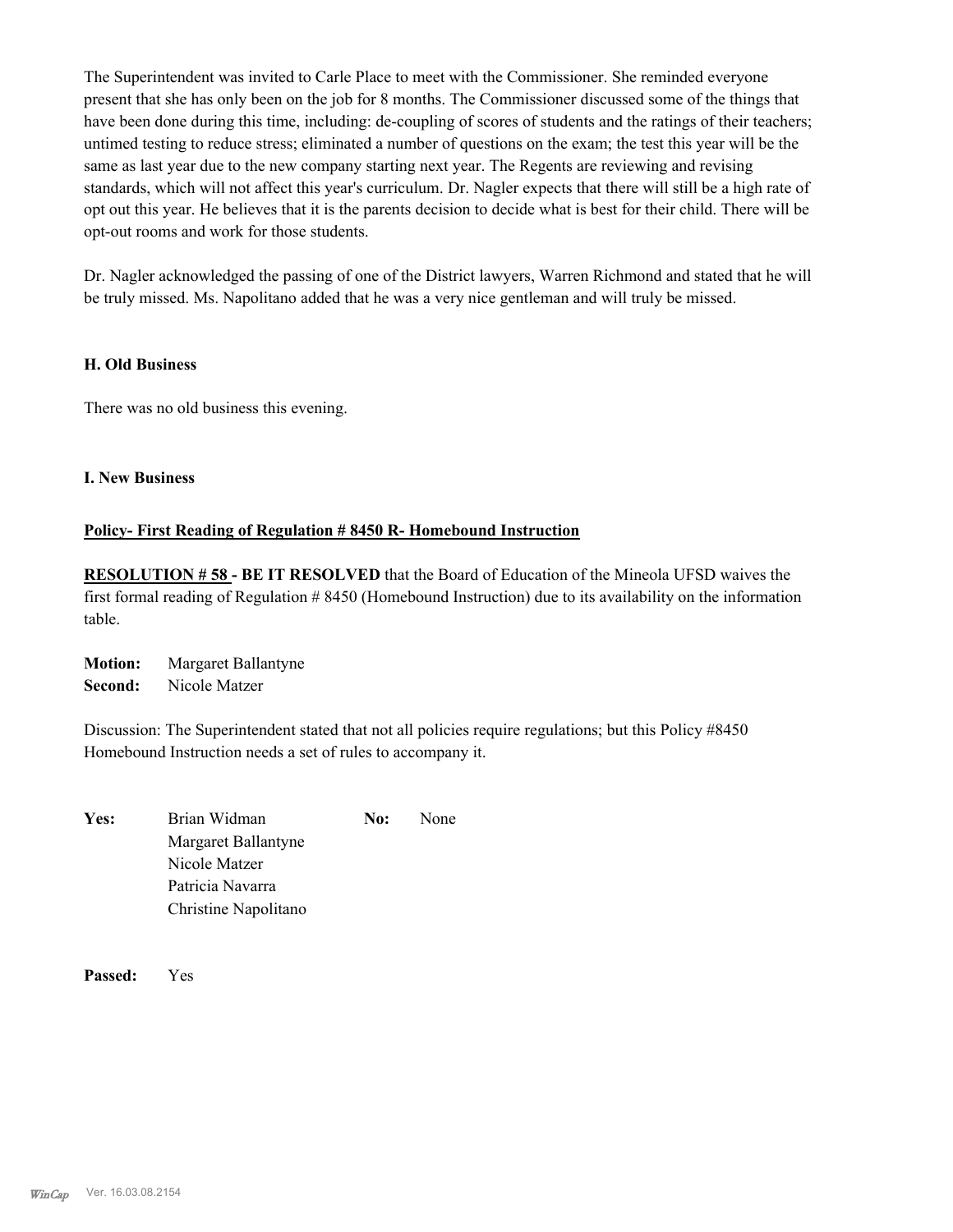#### **Removal of Board Policy**

**RESOLUTION # 59 - BE IT RESOLVED** that the Board of Education of the Mineola UFSD approves the removal of Policy #7552 Bullying and Harassment from the District Policy Manual and replaces it with Policy #7552 Student Gender Identity adopted on October 15, 2015.

**Motion:** Patricia Navarra **Second:** Brian Widman

Discussion: The Superintendent explained that it is necessary for the policy to be formally eliminated, once it is replaced.

| Yes: | Brian Widman         | No: | <b>None</b> |
|------|----------------------|-----|-------------|
|      | Margaret Ballantyne  |     |             |
|      | Nicole Matzer        |     |             |
|      | Patricia Navarra     |     |             |
|      | Christine Napolitano |     |             |

**Passed:** Yes

#### **J. Consensus Agenda**

**RESOLUTION # 60 - BE IT RESOLVED** that the Board of Education approves the consensus agenda items J.1.a. through J.6.a., as presented.

**Motion:** Nicole Matzer **Second:** Brian Widman

| <b>Yes:</b> | Brian Widman<br>No:  |  | None |
|-------------|----------------------|--|------|
|             | Margaret Ballantyne  |  |      |
|             | Nicole Matzer        |  |      |
|             | Patricia Navarra     |  |      |
|             | Christine Napolitano |  |      |

**Passed:** Yes

#### 1. **Accepting of Minutes**

That the Board of Education accepts the minutes of the February 11, 2016 Business Meeting as presented. a.

#### 2. **Instruction**

- a. Appointments Instruction
- That the Board of Education approves the appointment of Daniela Cavalieri, to the position of Speech and Language Disabilities Teacher, effective February 22, 2016. Salary: MA, Step 1, \$68,282. Probationary Period: February 22, 2016 to February 21, 2020. 1.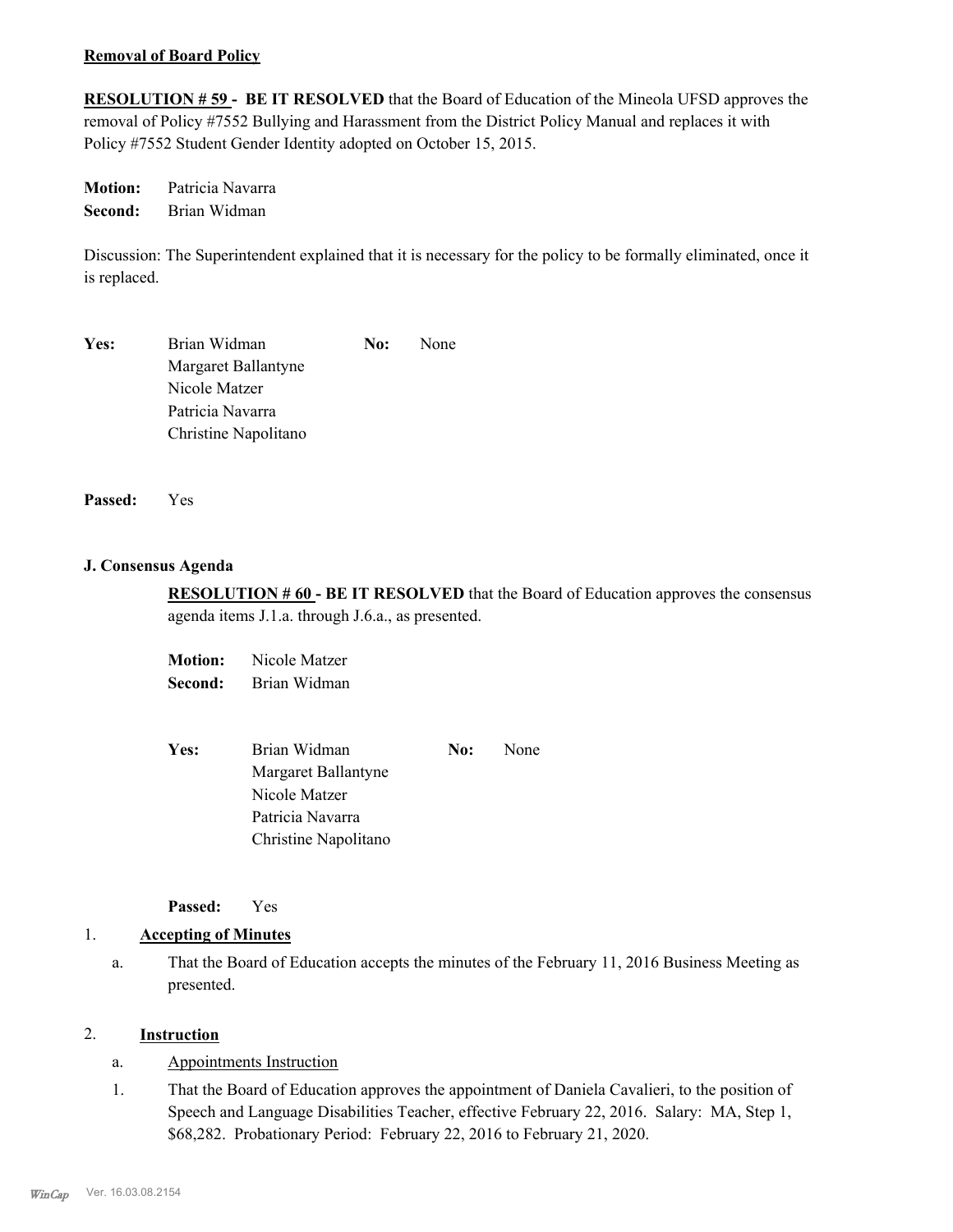- b. Retirement(s) Instruction
- That the Board of Education accepts, with regret, the resignation of Georgiann Carlson, Physical Education teacher, for the purpose of retirement, effective June 30, 2016. 1.

#### Appointment(s) Coaches c.

That the Board of Education approves the appointment of the following coaches for the current school year:

| <b>POSITION</b>          | <b>EMPLOYEE NAME</b>        | <b>STEP</b> | <b>STIPEND</b> |
|--------------------------|-----------------------------|-------------|----------------|
| Girls 7th grade Softball | Dominick Tolipano<br>3      |             | \$5,075.00     |
|                          | (replacing Peter Linderman) |             |                |
|                          | previously approved         |             |                |
|                          | 2/11/2016                   |             |                |

# 3. **Instruction: Student Actions**

That the Board of Education approves the following out of state trip for the Mineola High School Chorus: a.

-Monday, March 14, 2016- Hartt School of Music, Hartford, Connecticut. Students will be departing at 6:00 am and returning at 3:00 pm.

# 4. **Instruction: Other**

a. That the Board of Education approves the following anticipated vacancies for the 2016 Special Education Extended School Year Program:

Dates: 7/4/16 to 8/12/16 (School Closed 7/4/2016) Full Day =  $8:00$  am to  $2:00$  pm (6 hours) Half Day =  $8:00$  am to  $11:30$  am  $(3.5$  hours)

- · 2 Special Education teachers (6 hours)
	- o Elementary
	- o With ABA experience
- · 3 Special Education teacher (6 hours)
	- o Middle School & High School
	- o With ABA experience
- · 1 Regular Education teacher (Home & Careers) (6 hours)
- · 5 Special Education teachers (3 hours)
	- o With LLI, Fundations, EdMark, and/or SOAR experience
- · 1 Nurse (6 hours) **EXCEPT** 7/11 to 7/15 and 7/18 to 7/22 ( 7 hours)
- · 1 School Psychologist (6 hours)
- · 1 Part-Time Special Education teachers (3.5 hours)
	- o Wilson Trained
- · 3 Speech and Language teachers (5.5 hours)
- · 2 Occupational Therapists (5.5 hours)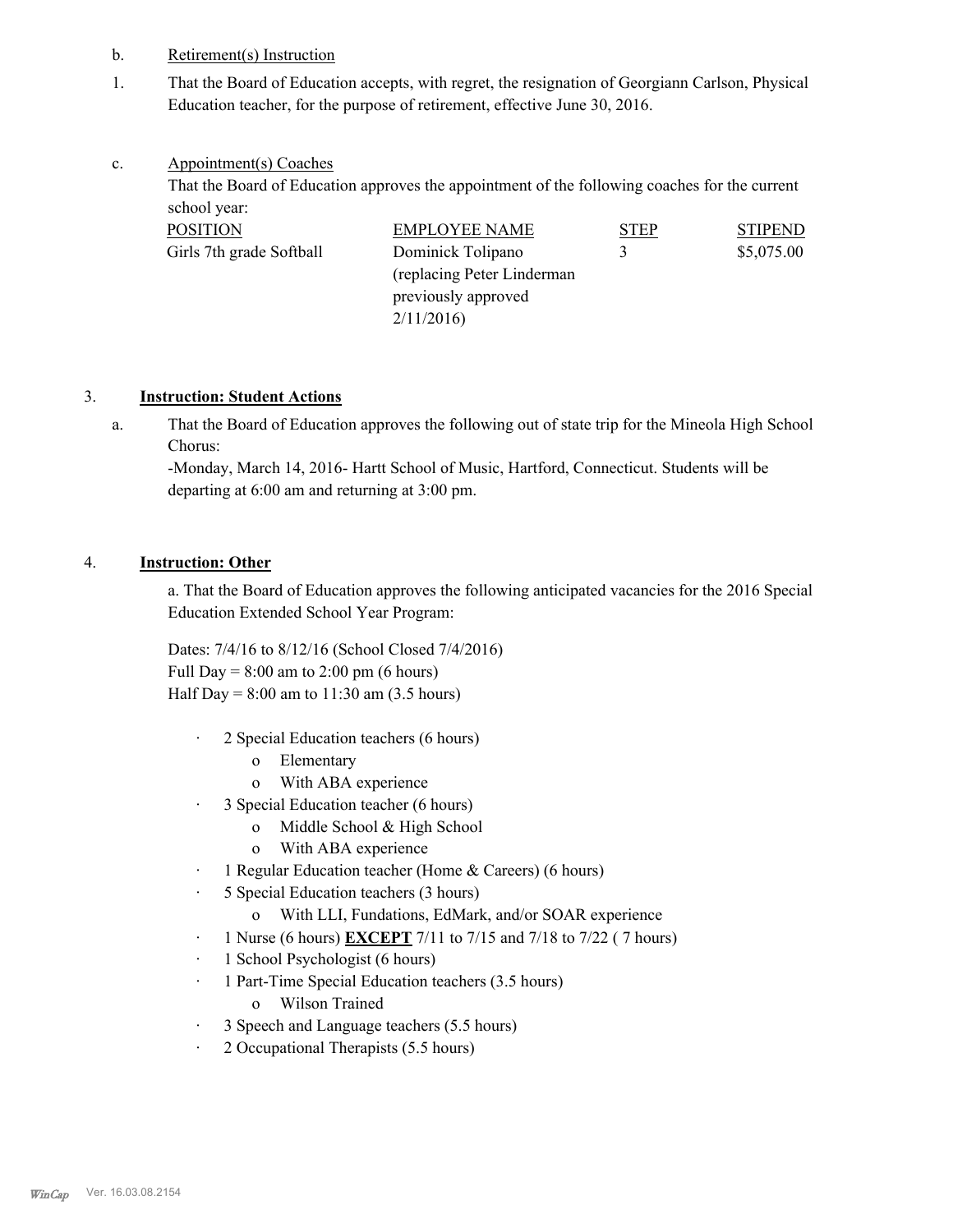# 5. **Civil Service**

- a. Appointments
- That the Board of Education approve the appointment of Stacey Caracciolo, to the position of part time Greeter at Meadow Drive School to replace Maryanne Marino, effective February 29, 2016. Salary is \$10.15 per hour on Step 1. 1.
- b. Leave(s) of Absence
- That the Board of Education approve a Leave of Absence to John Hassell, Cleaner, effective February 29, 2016. Approximate leave will be for one month. 1.
- c. Leave(s) of Absence
- That the Board of Education approve a paid Medical Leave of Absence to Terence Doyle, Maintainer, effective February 1, 2016. Approximate leave will be two months according to his physician. 1.
- That the Board of Education approve a paid Medical Leave of Absence to Felix Cappuccio, 12 month Bus Driver, for a medical procedure, effective February 16, 2016. Leave is expected to be approximately three months. 2.
- d. Reappointments
- That the Board of Education amend the date of Olga Santoli to the position of Bus Attendant from February 1, 2016 to February 22, 2016. Salary of \$23,278 on Step 2 remains the same. 1.
- That the Board of Education amend the appointment of Renee Aufiero, to the position of 11 month Typist Clerk in Buildings & Grounds, from March 1, 2016 to March 9, 2016. Salary remains the same at \$39,323 on Step 2. 2.
- e. Salary Adjustment
- That the Board of Education approve the salary adjustment of Joaquim Farinhas, from \$43,364 on Step 8 to \$44,333 on Step 9, effective January 4, 2016. 1.
- f. Leave Replacement
- That the Board of Education approve the appointment of John Hassell as a Maintenance Leave Replacement for Terrance Doyle, effective March 1, 2016 through March 31, 2016. Salary will be pro-rated at \$48,918 on Step 1. 1.
- g. Civil Service: Other
- That the Board of Education approves the following positions for the Special Education Summer Program beginning July 5, 2016 through August 12, 2016. The hours will be 8:00 am to 2:00 pm (full day) and 7:30 am - 11:00 am (half day). 1.
	- 1 Part Time Clerical
	- 1 Greeter
	- 15 Special Education Aides
	- 15 Teachers-in-Training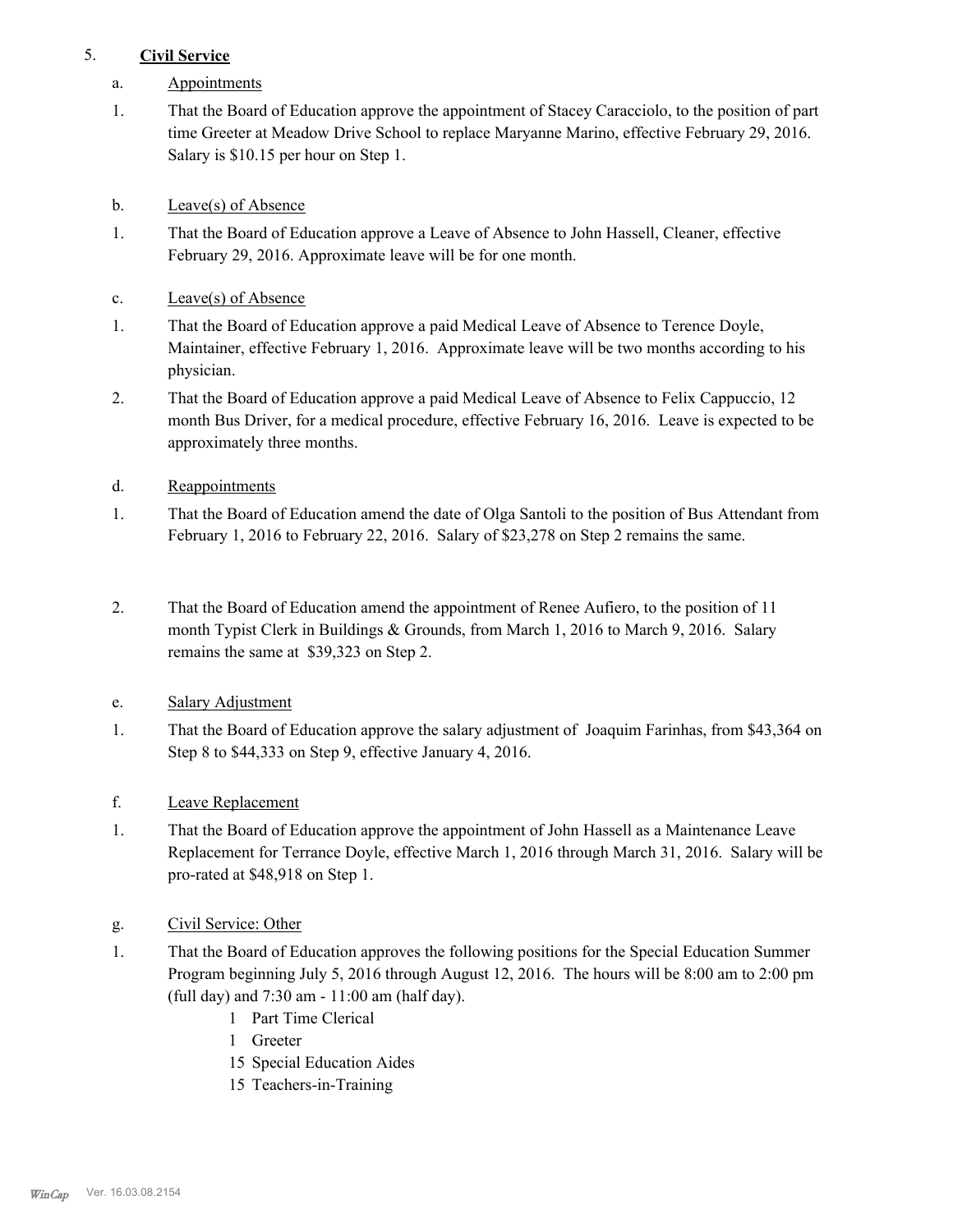# 6. **Business/Finance: Contract Approvals**

a. That the Board of Education approves Health Contracts between Mineola UFSD and the following districts, whereby Mineola UFSD provides health and welfare services for the 2015-16 school year:

Baldwin UFSD, Bellmore-Merrick CHSD, Bethpage UFSD, Carle Place UFSD, Central Islip UFSD, Cold Spring Harbor CSD, Commack UFSD, Connetquot CSD, East Meadow UFSD, East Williston UFSD, Elmont UFSD, Farmingdale UFSD, Floral Park-Bellerose UFSD, Franklin Square UFSD, Garden City UFSD, Glen Cove City School District, Great Neck UFSD, Half Hollow Hills CSD, Herricks UFSD, Hewlett-Woodmere UFSD, Hicksville UFSD, Huntington UFSD, Jericho UFSD, Lawrence UFSD, Levittown UFSD, Locust Valley Central School District, Long Beach City School District, Lynbrook UFSD, Massapequa UFSD, Merrick UFSD, New Hyde Park-Garden City Park SD, New York City Board of Education, North Shore CSD, Northport-E. Northport UFSD, Oceanside UFSD, Oyster bay-E. Norwich CSD, Plainview-Old Bethpage CSD, Port Washington UFSD, Rockville Centre UFSD, Roslyn UFSD, Sewanhaka Central School District, Smithtown Central School District, South Huntington UFSD, Syosset Central School District, Valley Stream UFSD 13, Wantagh UFSD, West Hempstead UFSD, Westbury UFSD.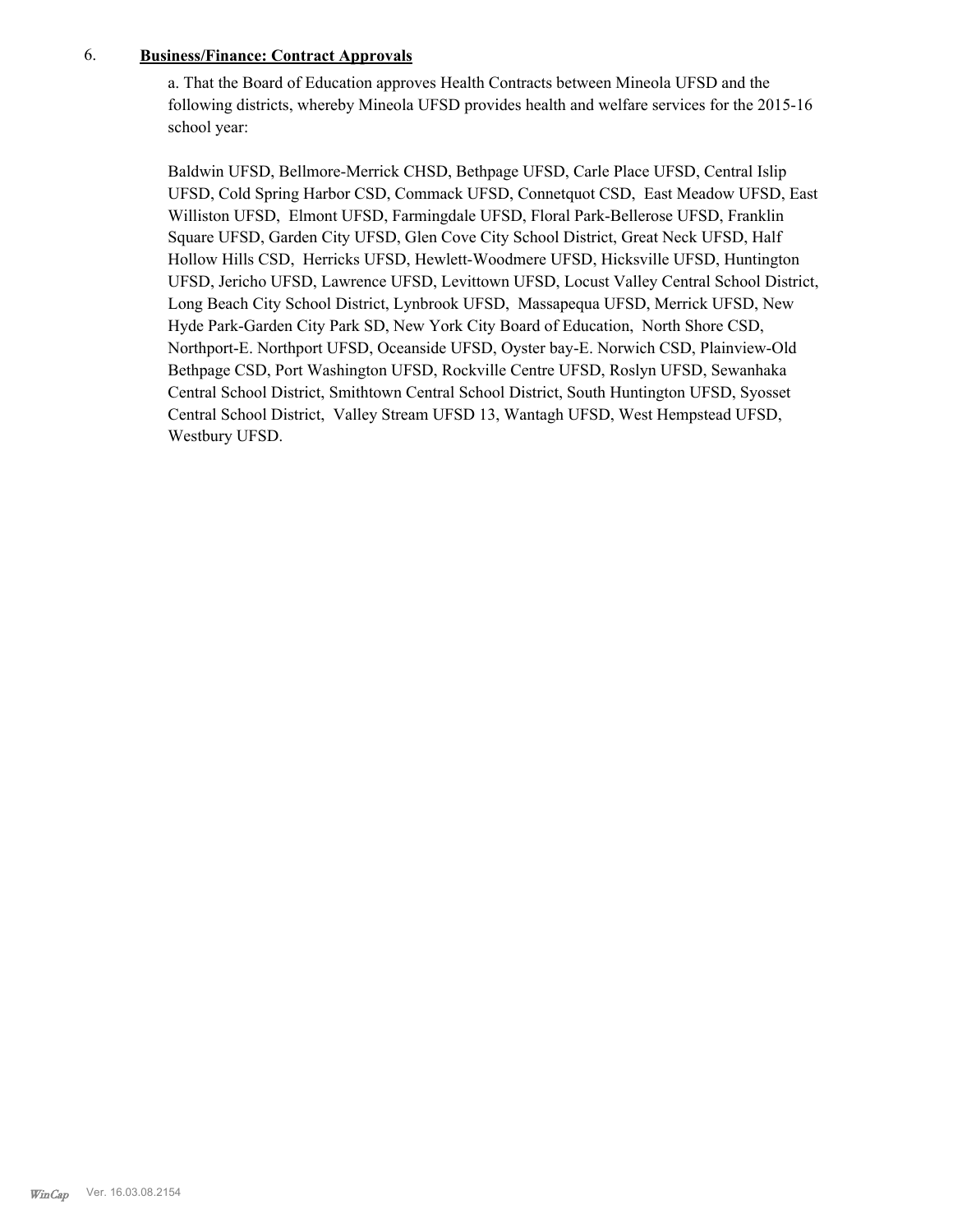#### **K. Superintendent's Report**

Superintendent of Schools' Reports for 3/3/16 Presentations:

- 1. Smart Schools Investment Plan (SSIP)- Preliminary Presentation
- 2. Five (5) Year Capital Plan

The Superintendent's first presentation this evening was "Review of Capital Work: Building Condition Survey, Desired Work and 5 Year Plan". \* This presentation can be found on the District website, on the Board of education page, under the heading presentations. Dr. Nagler began with a review of the Building Condition Survey. He broke the findings of the survey down into major categories and then presented a total cost for these projects. The major categories include: district wide interior door replacement; select ceilings at Jackson, MS, HS and Cross Street; replace/encapsulate asbestos flooring district wide; playground surfaces; boilers at Hampton, Jackson, MS, HS and Cross Street; ADA toilet upgrades; unit ventilators at Jackson and HS; windows and roof at bus garage; lockers at the HS and cornice and cupola at Jackson Avenue. The projected cost of all of this work is \$8,822,139. The Superintendent next presented a list of other projects, not included in the Building Condition Survey. These projects include: air conditioning classrooms at Jackson, MS and HS with transformer upgrades; district storage facility at Hampton; MS Bus loop; Meadow cafeteria and link to connect building; second gymnasium at HS; MS library; conversion of old Hampton Street cafeteria into pre-k classrooms- "Pre-K Wing"'; Meadow Pre-K wing; HS Public Address system; Jackson gymnasium painting, curtains and padding; renovate the music rooms at HS and MS bleachers and girls locker room lockers. The projected cost of these projects is \$10,000,000. The Superintendent next presented the possible funding sources: Capital Reserve, Energy Performance Contract (EPC), SMART bond monies (pre-k), and Budget (in current budget)- transfer to capital \$1,300,000, facilities upgrade line \$830,000 and equipment line \$430,000 (these will be rolling over in the budget as well, however this money is not never ending). The Superintendent next presented a breakdown for each of those funding sources and the projects that they would cover. Dr. Nagler stated that the next steps will be developing a five year plan that prioritizes projects; plans for sources of funding and proceeds with the energy performance contracts, SMART school plan and hearing and building the 2016-2017 budget. Dr. Nagler asked the Board to think about how they wish to prioritize the projects. Dr. Nagler and Mr. Waters have been working on the money and hope to present the first draft of the budget at the next meeting. The Board agreed that following two projects are high priority: Bus loop at the Middle school and air conditioning in the classrooms. Mr. Widman asked if the High School PA system is a safety issue. The Superintendent responded that it is not a safety issue at this time; however the parts for the current system are no longer available. Ms. Navarra inquired about the cost of the playground surfaces and Dr. Nagler responded that they are very expensive. He also added that the district equipment line would be depleted very quickly with the locker replacement.

The Superintendent's second presentation this evening was "SMART Schools Investment Plan". \*This presentation can be found on the district website, on the Board of Education page, under the heading presentations. The State allocates this money and Mineola will get \$576,879. However, the District must apply for approval to use the money. Dr. Nagler presented the allowable categories: community connectivity; Pre-K classrooms; replace transportable classrooms; high-tech security; school connectivity; and classroom technology/devices. The Superintendent is recommending using the money on Pre-K classrooms. He explained that currently, there are a total of 6-1/2 day Pre-K sections (54 students at Hampton and 49 students at Meadow); there are 54 full day Pre-K spots at Harbor (UPK); approximately 40 more children are someplace else; there are a total of 7 rooms (2 Hampton, 2 Meadow, 3 Willis). The question this raises is if we want to offer more full day spots, how many classrooms will we need?

The Superintendent explained the current practice for Pre-K. All children that register for Pre-K are entered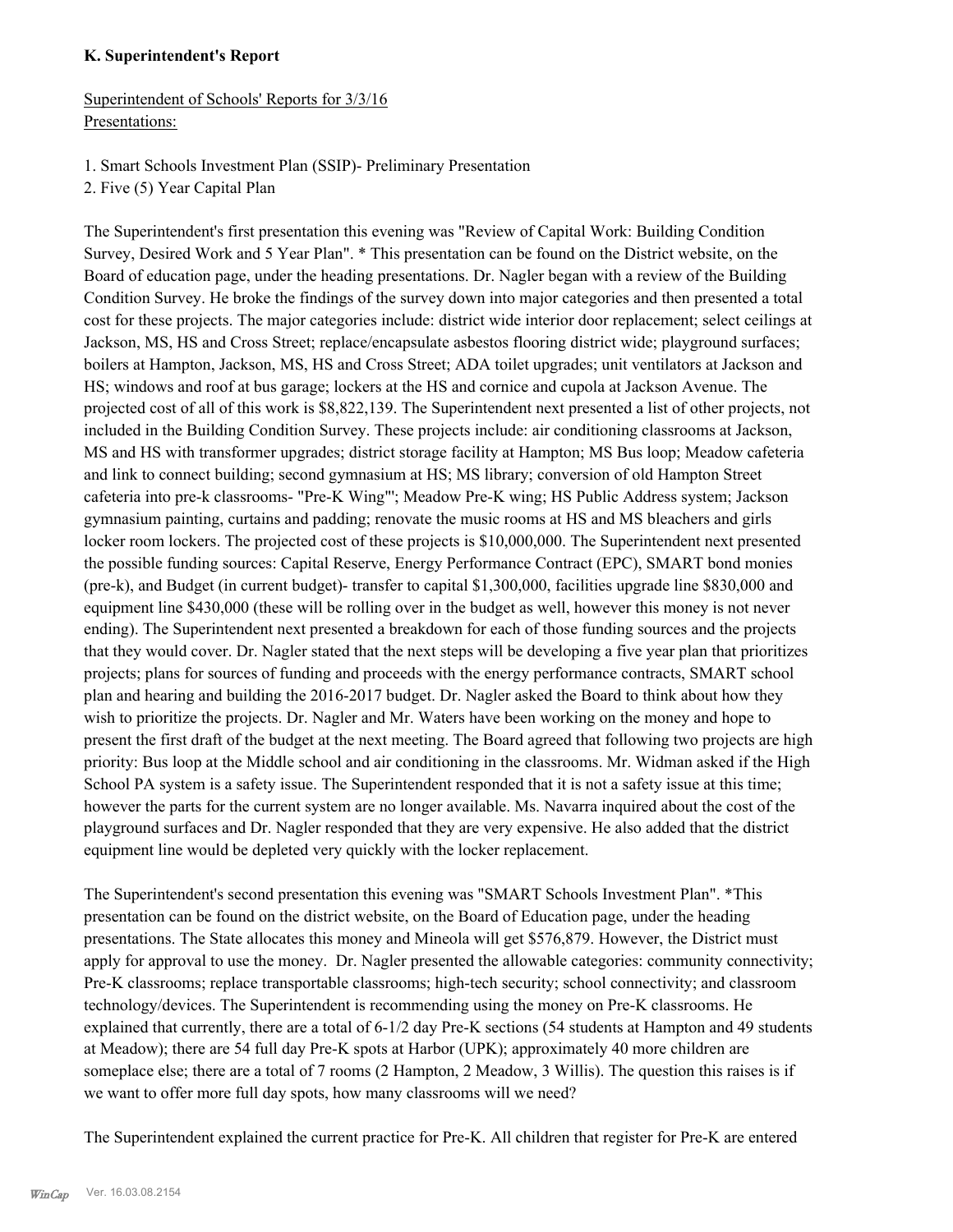into a lottery for full day. After the lottery, parents are contacted and have a choice to remain in full day or opt for 1/2 day. Every child is eligible for at least 5 day, 1/2 day placement. He reported that for 2014-2015- 17 parents declined full day and 2015-2016- 14 parents declined full day. There are also some parents that do not send their children because they want/need full day and didn't get selected. They seek an outside placement.

Dr. Nagler discussed space for the future. The plan would include adding one classroom at Hampton and Meadow and create a "Pre-K Wing" of 3 rooms with a designated outside play area. The district would also maintain 3 classrooms at Harbor. This would provide 9 total classrooms for a combination of full and half day programs. Dr. Nagler stated that this would be a minimum of 162 children, if everyone elected full day. He added that he would expect 1/2 day classes based upon past history. Dr. Nagler stated that there would still be a lottery to fill location and 1/2 or full day by selection.

Dr. Nagler asked the Board for approval of this presentation for the Preliminary SSIP. The Board was all in agreement and gave their approval of the preliminary SSIP. Dr. Nagler explained the rest of the process for SSIP approval:

1. Today, March 3, 2016, the Board has approved the preliminary SSIP plan. It will be posted on the website for 30 days and a district contact for written comments will be listed (Dr. Nagler will be the contact). 2. The School Board will conduct a hearing for stakeholders to respond to the preliminary plan. The Board agreed that a Hearing would be held on April 7th at 7:00pm and will be immediately followed by the scheduled Workshop Meeting. This hearing will be posted on the District website main calendar.

3. The final plan will be presented to the School Board for approval. (April 21st)

4. There will be consultation with parents, teachers, students, community members and non-public schools The Board was in agreement with the process as explained by the Superintendent. There was no additional discussion.

# Superintendent Comments

The Superintendent had no additional comments, but stated that he was in need of an Executive Session this evening.

## **L. Executive Session Time: 8:15 p.m.**

At 8:15 pm, a motion was made for the Board of education to go into Executive Session to discuss teacher negotiations.

| Motion: | Nicole Matzer                                                                                    |     |      |
|---------|--------------------------------------------------------------------------------------------------|-----|------|
| Second: | Patricia Navarra                                                                                 |     |      |
| Yes:    | Brian Widman<br>Margaret Ballantyne<br>Nicole Matzer<br>Patricia Navarra<br>Christine Napolitano | No: | None |
|         |                                                                                                  |     |      |

**Passed:** Yes